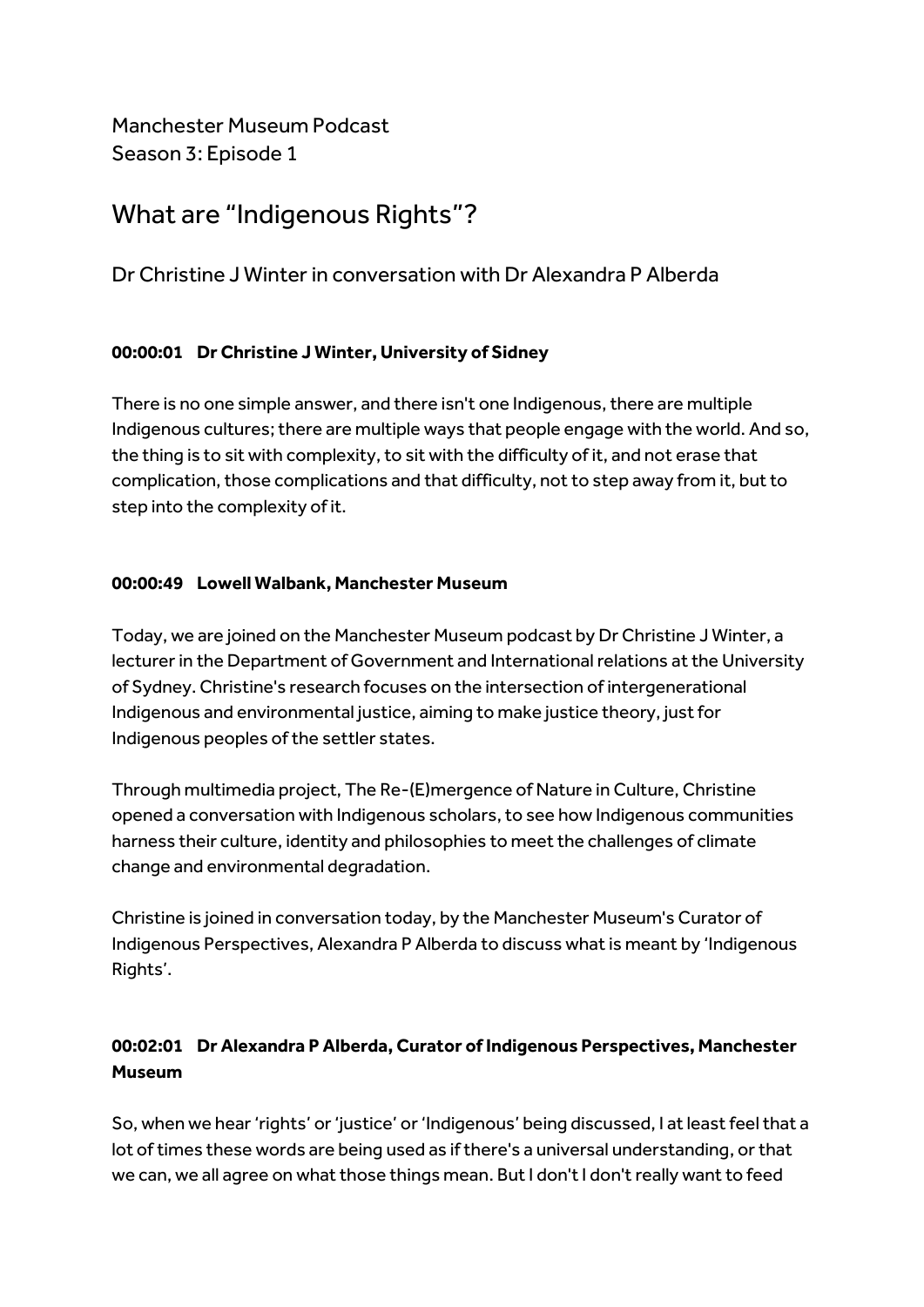into that, I would really like to hear from you today, Christine, about how we need to maybe think more deeply and how these things might mean different things in different contexts. So, I was hoping that we could start by just you discussing about you and your work and what does 'Indigenous Rights' mean for you?

## **00:02:44 Dr Christine J Winter**

Okay, thanks very much Alex, and thank you very much for this opportunity. It's extraordinary for me to have the chance to speak to you from here in the Antipodes. So I'm Gadigal land in Sydney. I'm a settler here, so I'm actually from Aotearoa, New Zealand, with Ngāti Kahungunu ancestry. But that makes me a settler here in Australia, and that's a very uncomfortable position for me to be in. And I might talk a little bit about that in a few minutes, but first of all, I'd just like to pay my respects to the Gadigal people, here, of the Eora Nation, and pay my respects to their Elders past and present and acknowledge the care that they have expended on country, here for generation, and the knowledge that's embedded in country here, on Gadigal land.

And, in saying all of that, I'm absolutely acutely aware of how the apartment that I live in, the roads outside my apartment, the networks that link me from the apartment to the university, are all erasing, erasing country, erasing the story of the land, but also erasing Gadigal people.

So, that thing sort of brings us, I guess, to this question of, I think question was, what does Indigenous rights mean for me? I am I correct there, Alex?

## **00:04:35 Dr Alexandra P Alberda**

Yes, yes.

## **00:04:37 Dr Christine J Winter**

Yeah, and the question, that question is, of course absolutely enormous, as is the issue as you so clearly identified, of the really, it's at the Western impulse, I would say, to universalise. So, there's nothing really universal about Indigenous, other than the attempt to marginalise and obliterate, I guess, to obscure any sort of history of Indigenous peoples around the world. So that's sort of part of the colonial project, it's part of the liberal project, it's part of the neoliberal project, it's even part of the democratic project, I suppose, is To eliminate the Nation. So, what do I think of, when I think about Indigenous rights, those sorts of things are all at the back of my head. But I'll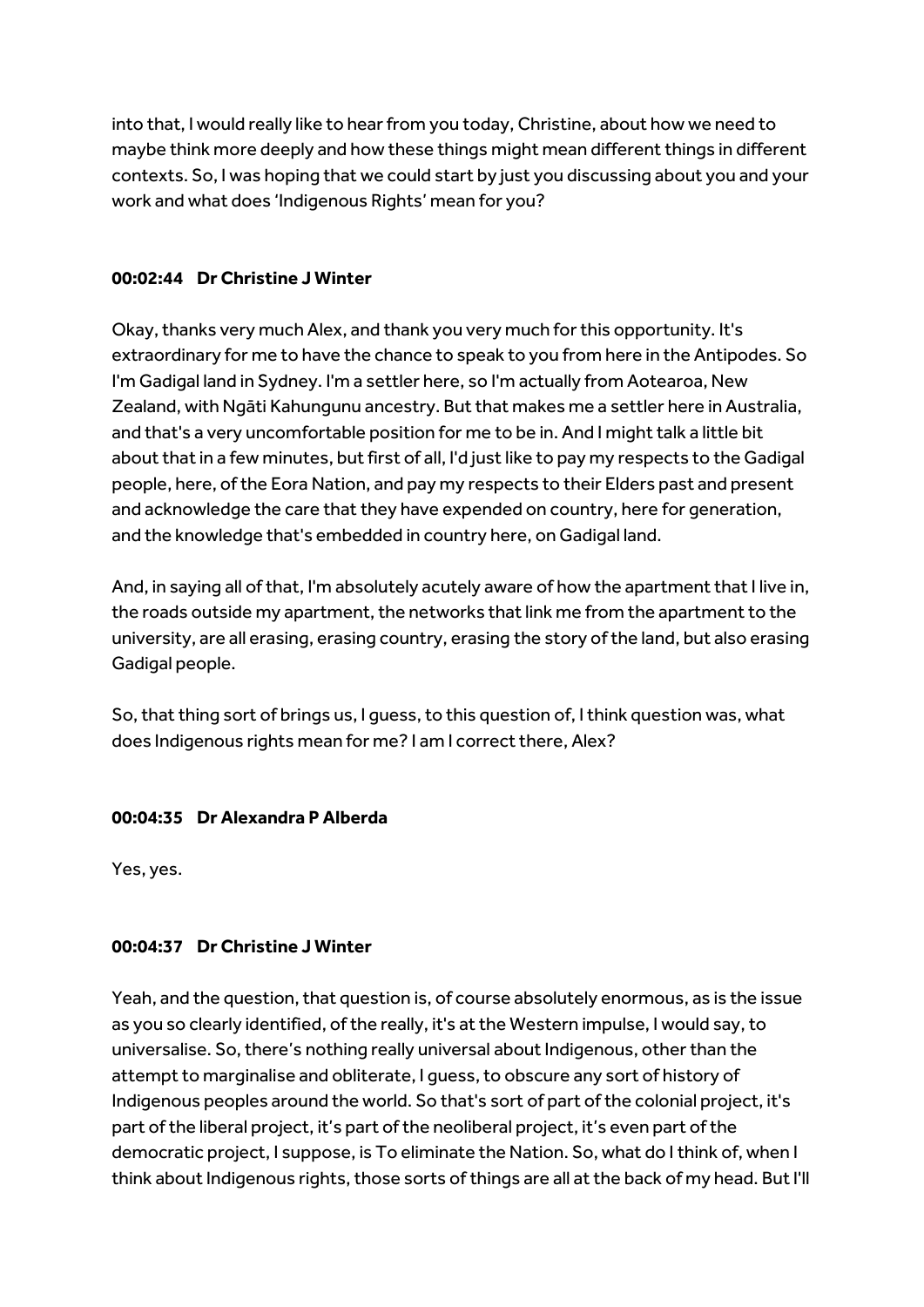reduce that, I quess, to focusing more closely on Māori rights, Māori rites in Aotearoa, New Zealand, and perhaps a little about the Australian situation which I kind of talked about already.

So, I guess my first thought about rights is the issue of recognition and I've already alluded to that. And there are multiple facets to recognition. So, it's recognition of past wrong, so acknowledging acts of violence, I guess, and that's physical violence, the sort of physical violence that went with war, with genocide, with the dislocation of people from their land, the trickery and the thuggery that went into stealing land. And then, you know, currently if we consider the prison system and the over-representation of Indigenous people, Māori people, Aboriginal people in the prison context, that's a nod to me, anyway, a symbol of the ongoing lack of recognition of Indigenous rights and being different. And I think the other area that I feel very strongly about is the epistemological violence, so the violence that comes with ignoring Indigenous knowledge and trivialising Indigenous knowledge, in referring to it as myth or as legend or traditional ecological knowledge, which kind of puts it in an inferior hierarchical position to Western knowledge. But there's also emotional violence, spiritual violence, cultural violence, there's linguistic violence. And, you know, those things are really hard to identify, and yet they sit in the souls of all Indigenous people, I think. That violence is deep within our experience and it's very hard to articulate. Perhaps it's expressed by the fact that we don't quite fit in in Western Society. I'm not quite sure. But, you know, all of this is, all of this occurs because of that universalising impulse that you started with really, and the universalising of the Western way of life, the Western way of thinking, Western political system, as being the universal, without recognising that other cultures, other knowledge, of spiritualties, other language, other treasures, and without recognising that those treasures still resonate.

So, even though perhaps there is more recognition of Māori and Aboriginal people and their knowledge and their culture, for a lot of people that's phrased as if it's something that's antiquated that it's in the past, or it's quaint or it's backward. And it's absolutely none of those things, it's dynamic, it's an evolving, it gives meaning and people's lives, and so for me, Indigenous rights is very much around the recognition of the legitimacy of different, of other ways of being and thinking in the world.

#### **00:09:52 Dr Alexandra P Alberda**

I think that's a really wonderful way of showing the complexity of trying to make things universal, and also, I mean one other thing I was very interested in hearing about today was how might we expand to include, kind of, what you call these recognitions of knowledge into our own concepts of Rights? Especially thinking about if any listeners today, this is kind of the first time they're thinking about these things as being false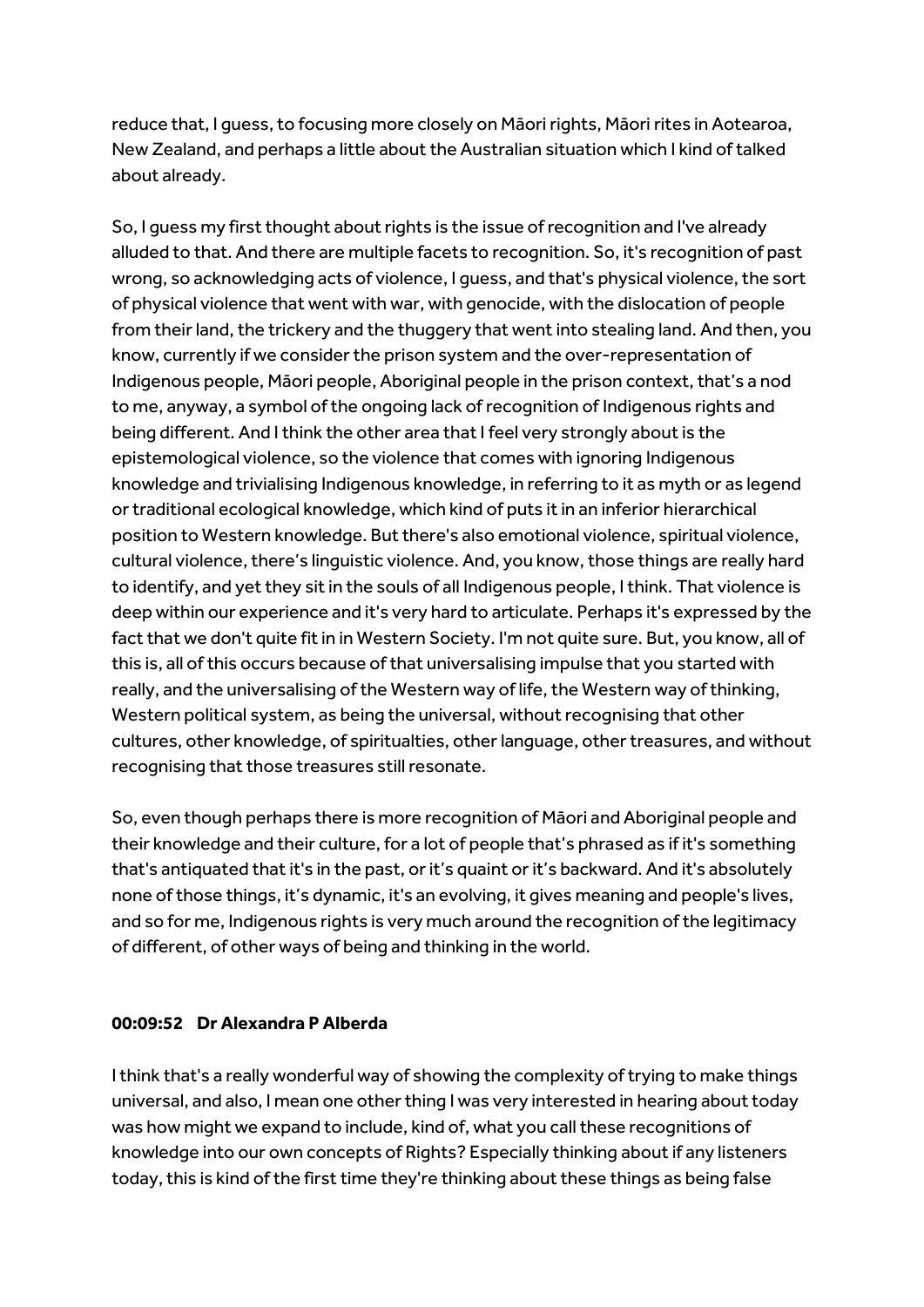universal concepts, so, I think how would you start to recognise these inconsistencies for someone? Or what would you suggest to them for somebody who is trying to start to do this work?

## **00:10:57 Dr Christine J Winter**

That's a really interesting question. You're not letting me off lightly here, are you? Look, I think the first place to start is to recognise that these are not historical but these are living, and so to be open, to be curious, to start, I guess, just interrogating the very notion that something might be universal, and that there might actually be something to learn from other cultures. So, and particularly, when we're talking about environmental issues, there's a whole bunch of things that could be learned, and to be, you know, just to be really, really open and receptive to alternate ideas. It doesn't mean you have to adopt them in your life, it simply means being aware that your way of being in the world may suit you, but it doesn't necessarily suit everybody, and that if you're curious and you're open, it can open up in a really fascinating world; a discovery that there are a whole bunch of different ways of us being in the world, and of us learning, and of constructing frameworks for knowledge, and for understanding our place in the world. So, how do you do that? Well, you know, there are more and more and more books being written by Indigenous people. If, for those people who are listening who happen to be academics, and I'm sure there are a lot of people who are not, but for the few who are, you know, it's important to consider citing Indigenous authors if you are actually working, say, in an environmental area or in a justice area, or in some form of cultural studies or whatever. So, don't just keep on flagging the same old people, think about what other people have to offer. So, there are, as I say, there are lots of books now, and clearly in museums, there are collections of Indigenous artefacts, and if they're well-curated, they should come attached with the stories of the people. And then there are multiple websites, you know the internet has just become the most valuable resource and Indigenous peoples have taken to the internet, around the world, creating your own sites, you know, we're storytellers, we're very visual people, were singing and dancing people, and the internet really lends itself to communication of story, of dance, of song. So, you know, get out there and explore.

#### **00:14:46 Dr Alexandra P Alberda**

As myself being mixed race, and part Jemez Pueblo, that takes something different into how I approach my work in museums. But I wondered, as yourself being part Māori, what different perspectives, and experiences from that shape your work that you're doing?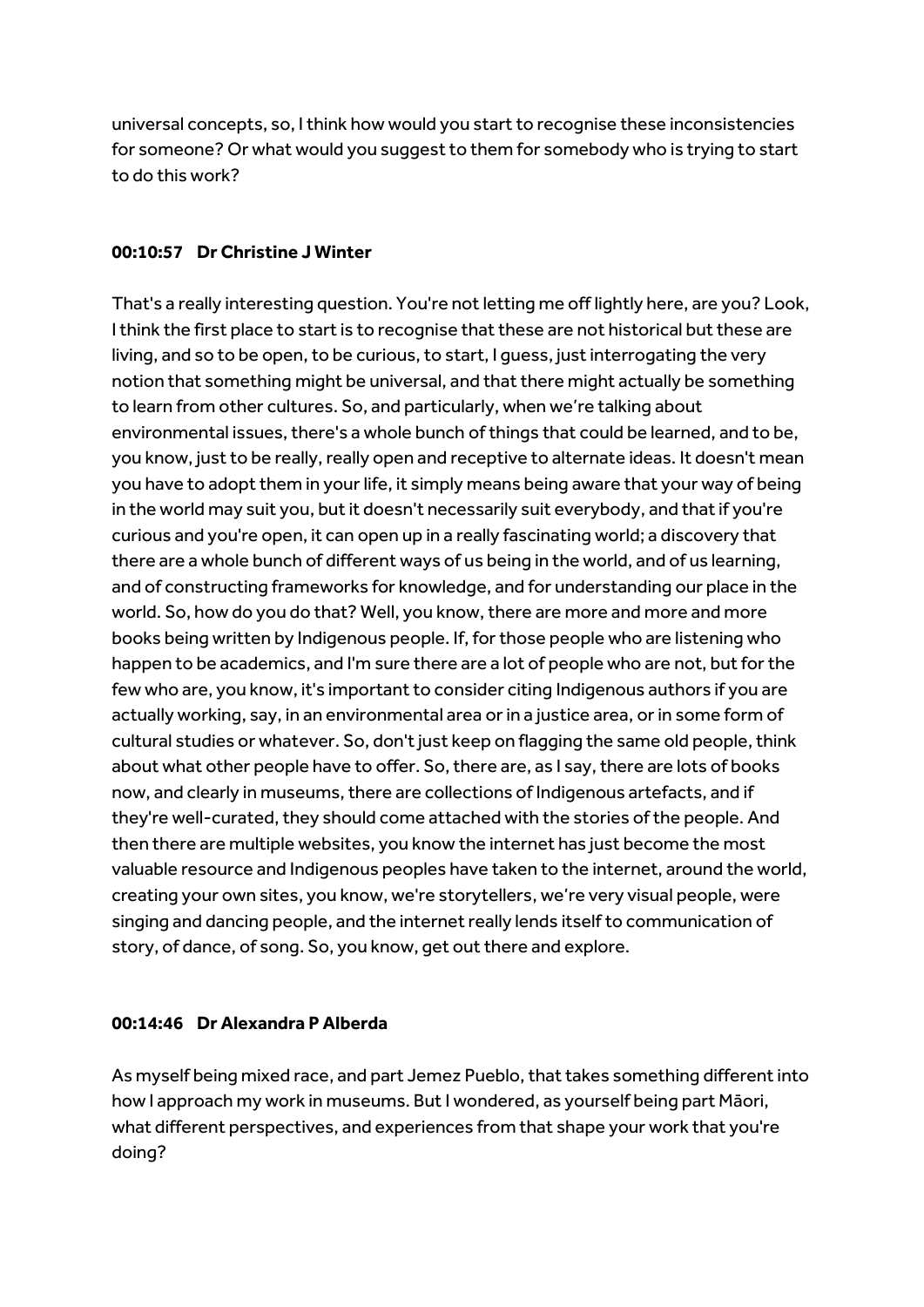#### **00:15:08 Dr Christine J Winter**

It shapes everything I do. So it, so, my work is really around, justice theory. And what I observe is that because even very good people, people who are formulating, justice theories, in other words, the people who, perhaps, are the most focused on the good, in fact, theory forecloses Indigenous knowledge, Indigenous ways of being, Indigenous theory. So, if we just take, you know, the great justice theorists of last century, John Rawls, his theory is entirely individualistic, well, it doesn't work for a whole bunch of Indigenous people; it certainly doesn't work for Māori, It certainly doesn't work for Aboriginal people here in Australia, because our way of being is to consider the community first, to see the strength of the unit of the individual to see one's personal autonomy as coming from the community, not the other way around. And his theory is based entirely on the individual, and ensuring that the individual's opportunities are maximised, which is great for a society that is based around individualism, but it doesn't work for communitarian society. So, you know, constantly in the areas of justice that I'm most interested in, so intergenerational justice, in environmental justice, in multispecies justice, I'm looking at the ways that those theories are in fact, foreclosing Indigenous ways of being, or particularly Māori ways of being. And perhaps what modern philosophy can do to open theory, I guess, to being perhaps more effective at our current juncture, at this point where we are facing multiple environmental crises. When we're confronting things like factory farming, or we're confronting great areas of forest being removed, when we're confronting soil degradation and loss of species and, you know, the depletion of the seas. So, I guess what I'm attempting to do is to provide new tools for people to think with, from a different philosophic route than that is traditionally used in the in the West.

#### **00:18:22 Dr Alexandra P Alberda**

Oh, that's fascinating. That sounds like a really interesting way into your area, and the research you're doing. We have to go below the surface, we have to really sit down and think about these things and our worldviews that we're not conscious of necessarily, we don't think before we make an action, or before we make a theory such as the one that that you described based on individuals. We don't necessarily sit down and have that moment that says, I'm going to write this based on individuals, because that is my worldview, butit's so ingrained that it takes really sitting down with these other philosophies and backgrounds to start to unpick these things that we might feel is natural, but actually is quite cultural. And I wonder, because I am at the Manchester Museum, is what could we learn from the research you're doing, both in communities and also in justice, and take that into museum exhibitions and programming, if there's anything you would like museums to be doing in this, or is there things that museums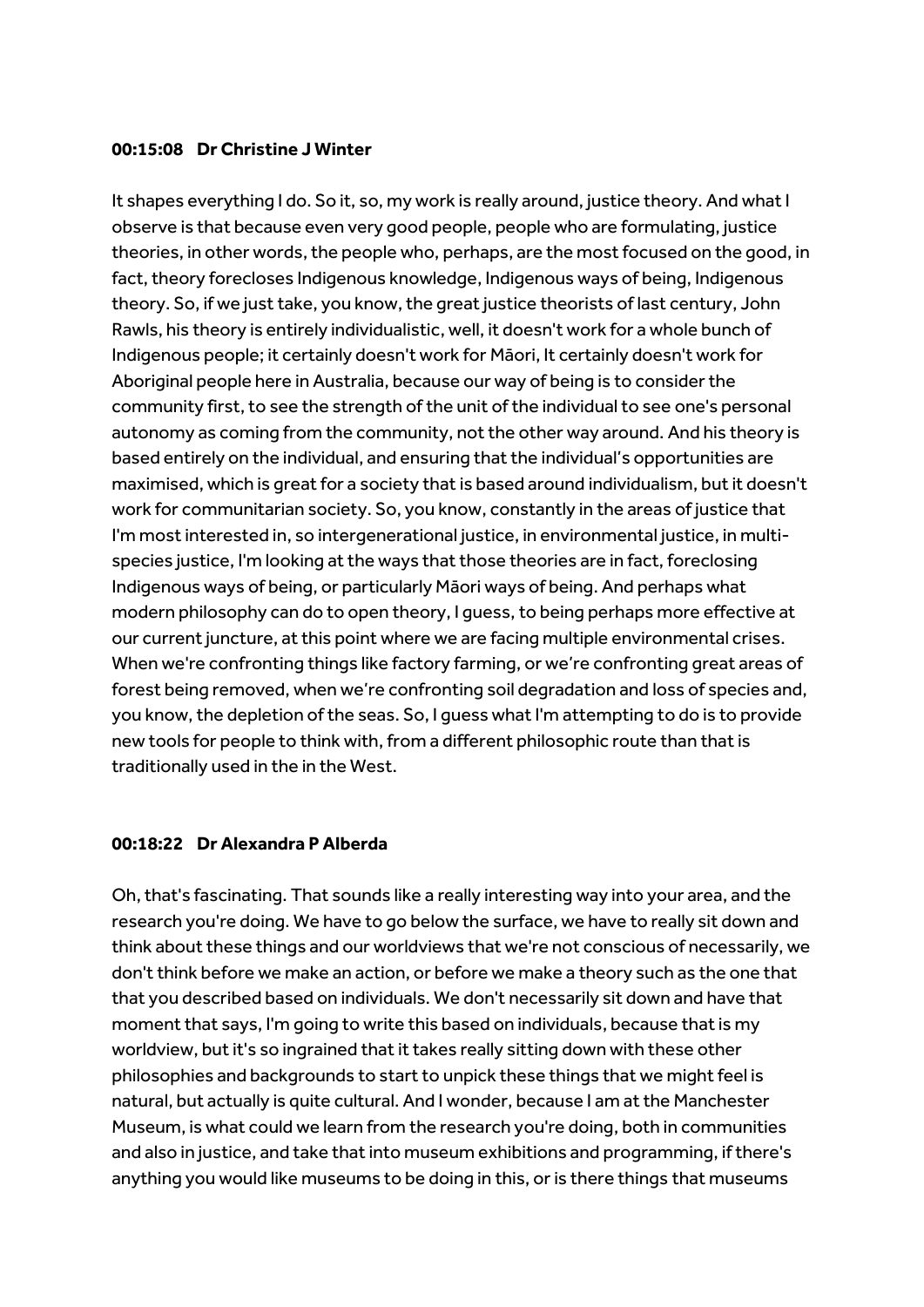are trying to do, but maybe we're not the place for it? So, I'm guessing, how can we help?

## **00:19:52 Dr Christine J Winter**

Mmm. That's a really interesting question. And I quess, because I'm not immersed in museums, it's not one that I've thought about, particularly. Except, for me, the most important thing is working with the people from whom the material in the museum has been taken, or about whom the museum is trying to, you know, represent. So, it needs to be not, it needs to be generated by the community that you're interested in rather than use, making a story based on what you know and what you want to represent. I think it would be very valuable to actually ask the community how they would like to be represented in your institution. What is it that they want to project? What is it that they, what story do they want to have told? How do they want that represented? And you can sense, I suspect Alex, that sort of tiptoeing around the edge of the question of taonga, of treasures of exhibits in museums, and the demand, I suppose, and I think it's a very fair demand, that treasures are returned; that they go back to the people from whom they were taken.

As much as I understand the desire to share an understanding of the world beyond one's own culture - and museums are the place that that is done - I think it's very important too, to interrogate the integrity issues around holding treasures that actually belong in a different place, and belong with a different people, and belong within the culture that they came from originally. And I think one of the, you know, tremendous things these days is, of course, that you've got, we've now got so many technical tools that you can still represent those items with them, or without them physically being in the museum. So, yeah, I am tiptoeing a little bit around that, but I guess I'm also being pretty direct and saying that, I don't think that there is a place for holding other people's treasures offshore, and then exhibition halls, or worse in the basements of museums, because there is enough space to exhibit them. There's a lot of cultural significance, there's a lot of spiritual significance, there are a lot of stories, and there's a lot of pain held within those items.

## **00:23:51 Dr Alexandra P Alberda**

If we're talking about justice, and we're talking about what that means for Indigenous peoples, a part of it, when it comes to museums is what is held, both stories and objects or ancestors, I don't want to assume that some of these are kind of, without that cultural interpretation on them, but that even the basement where they're away, and there's not the decontextualised kind of display, can also cause harm and that we start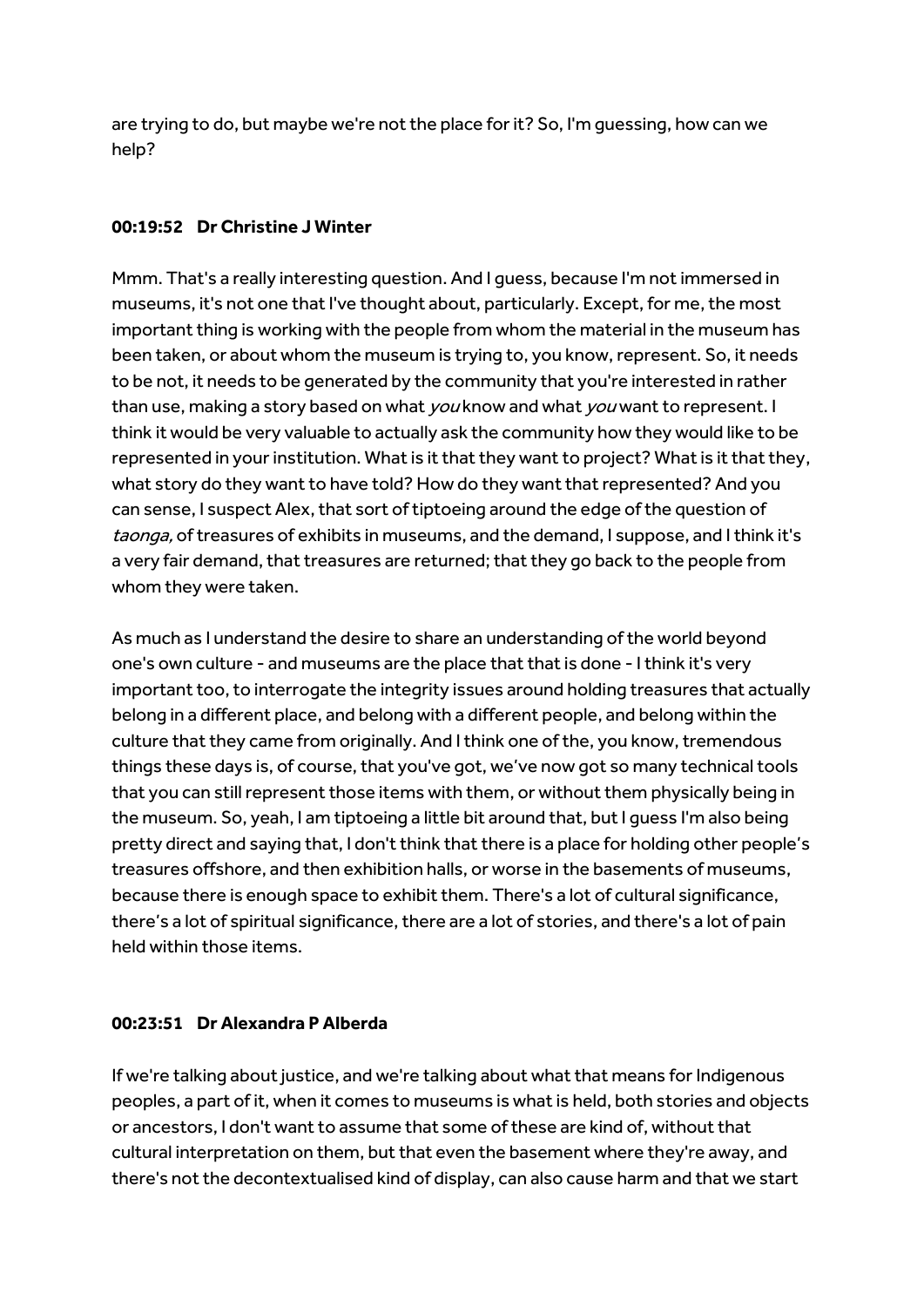to discuss these within justice, within where their purpose is. And I think that when you're very direct with that, where is their purpose? Where do they sit, linked with intergenerational trauma? I think is a very good point. And sometimes we think in museums as okay, take it off display, we found something new about an object - though many of us might have assumed what was behind that all along - move it to the stores, as kind of the first-step solution. But that can't just be the answer, as you're saying, and a part of this, and the work we need to do in that, is being community-based and community driven, and give that agency over, which I think is is a lovely thing. It is something that I've experienced, not at the Manchester Museum but other museums where I've gone into a vault and found something from my people that is sacrilegious, and that is an experience, you can't really share. But I think it's an important one that, like you say, even worse is locked in the stores, and kind of sitting there. So, I think it's okay, there's no tiptoeing needed. I think that direct kind of, but you speak so wonderfully in a way that I think gives that emotive entry into the topic, and for us and everyone who hasn't maybe thought in that area, to start thinking about that.

## **00:26:19 Dr Christine J Winter**

So, you know, you can, I think we, I don't think it matters what culture you come from. If you can imagine a cultural treasure being forcefully taken from you, possibly given to you, but without an understanding of what was eventually going to happen to it, and for it to be taken offshore, and then to be exhibited, or as I say, worse, not exhibited, in a way that is for you culturally insensitive, then you begin, perhaps, to have an understanding of how Indigenous people can react and how they feel, and the harm that that does to, well it does a lot of harm to culture because you no longer have those items that are important. But secondly it is spiritually, emotionally draining and one can experience a violence and emotional and yeah, an emotional violence, I suppose. And I think any of us can imagine that, you know, imagine somebody taking, I don't know, the crown jewels and then just leaving them in the basement somewhere, never to be, you know, not to be seen again, and seen by a few archivists. It's not a comfortable thought, is it?

## **00:27:56 Dr Alexandra P Alberda**

No, definitely not, I'm sure for many people. Well, I think that that starts to bring us full circle in thinking about what we, what you first were describing as what is Indigenous justice, and how complex that is, and how it can't really be put into categories maybe that we do in a Western approach to this that aligns with *our* culture, in that individual culture, but in embracing that complexity. And we can carry that into the experiences of coming into collections and museums or in any other place where, kind of, Indigenous